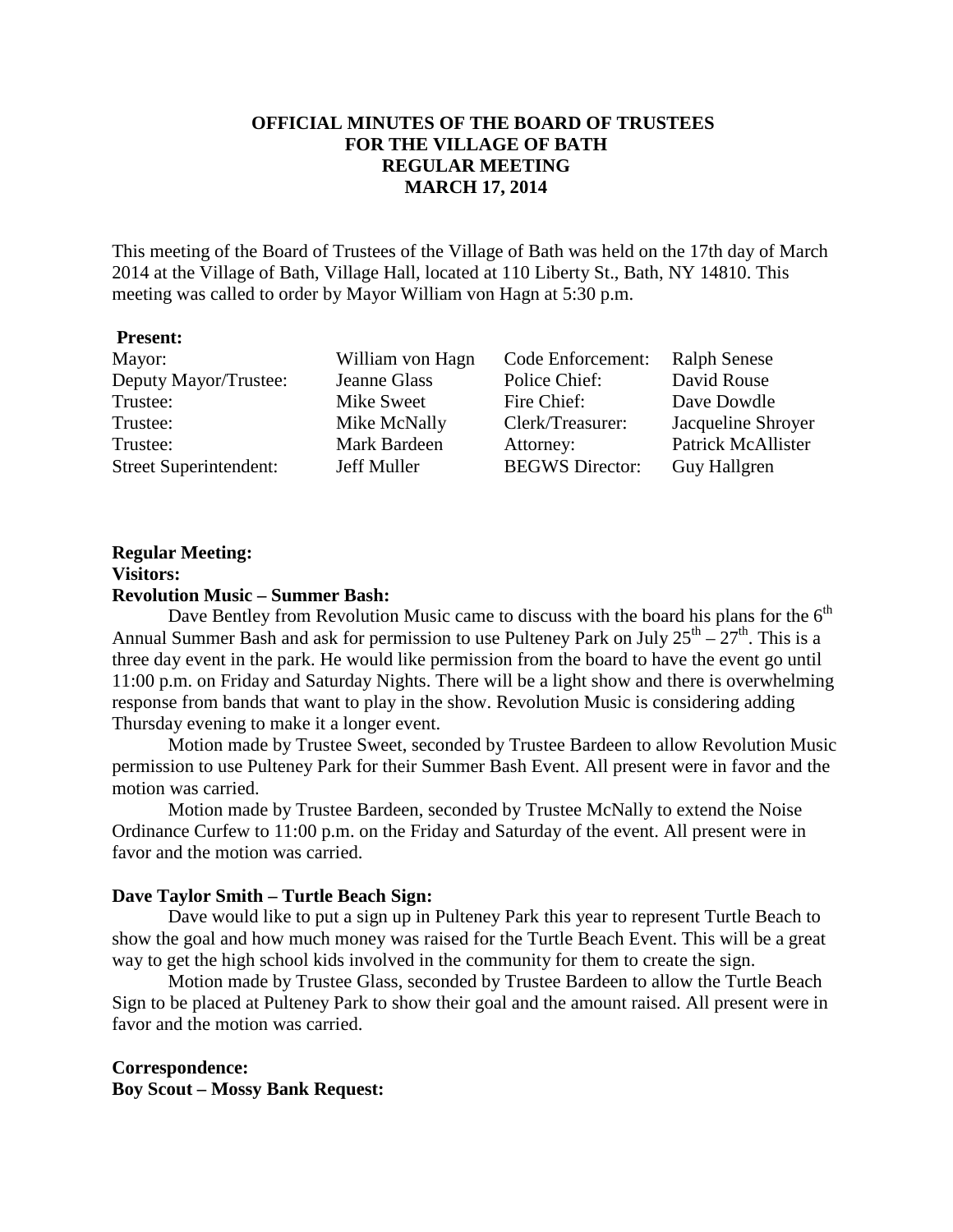Motion made by Trustee Sweet, seconded by Trustee Glass to approve the request for the use of Mossy Bank Park for the Thunderbird District Boy Scouts the weekend of May 9, 10, and 11. All present were in favor and the motion was carried.

#### **Bath Minister's Association – Pulteney Park Request:**

 Motion made by Trustee Glass, seconded by Trustee Bardeen to approve the request for the use of Pulteney Park on April 18, 2014 for the upcoming Good Friday Service at noon. All present were in favor and the motion was carried.

### **Bath Ministerial Association – Mossy Bank Request:**

Motion made by Trustee McNally, seconded by Trustee Sweet to approve the request for the use of Mossy Bank Park on April 20, 2014 for an Easter Sunrise Service. All present were in favor and the motion was carried.

### **David Clarke – Wednesday's Farmers Market:**

 Motion made by Trustee Glass, seconded by Trustee Sweet to table this request until April 21, 2014. All present were in favor and the motion was carried.

## **Steuben County Child Abuse – Pulteney Park Request:**

 Motion made by Trustee Sweet, seconded by Trustee Glass to approve the request for the use of Pulteney Park for the 2014 Steuben County Pinwheels & Promises Campaign on April 8, 2014. All present were in favor and the motion was carried.

## **Regular Meeting:**

#### **Audit of Bills:**

Motion made by Trustee Bardeen, seconded by Trustee McNally to approve the payment of the Village bills in the amount of \$176,811.85. All present were in favor and the motion was carried.

### **Department Head Reports: Dave Rouse, Police Chief:**

Chief of Police, David Rouse, said there were concerns about the lighting at exit 38. Guy Hallgren said he will check on whose responsibility it is to take care of the light.

## **Ralph Senese, Code Enforcement:**

There was a discussion on replacing the street lighting with LED lighting. Ralph Senese will check with IEEP to see if the LED lighting is reimbursable. This will also have to be engineered into the ARC Grant project for the municipal parking lot.

## **Dave Dowdle, Fire Chief:**

Total number of Calls for the month of February was high due to a lot of false alarms they received with the power outage that took place on February 14, 2014.

## **Guy Hallgren, BEGWS Director:**

Update on the Electric Upgrade Project: Energize Substation on April 2, 2014.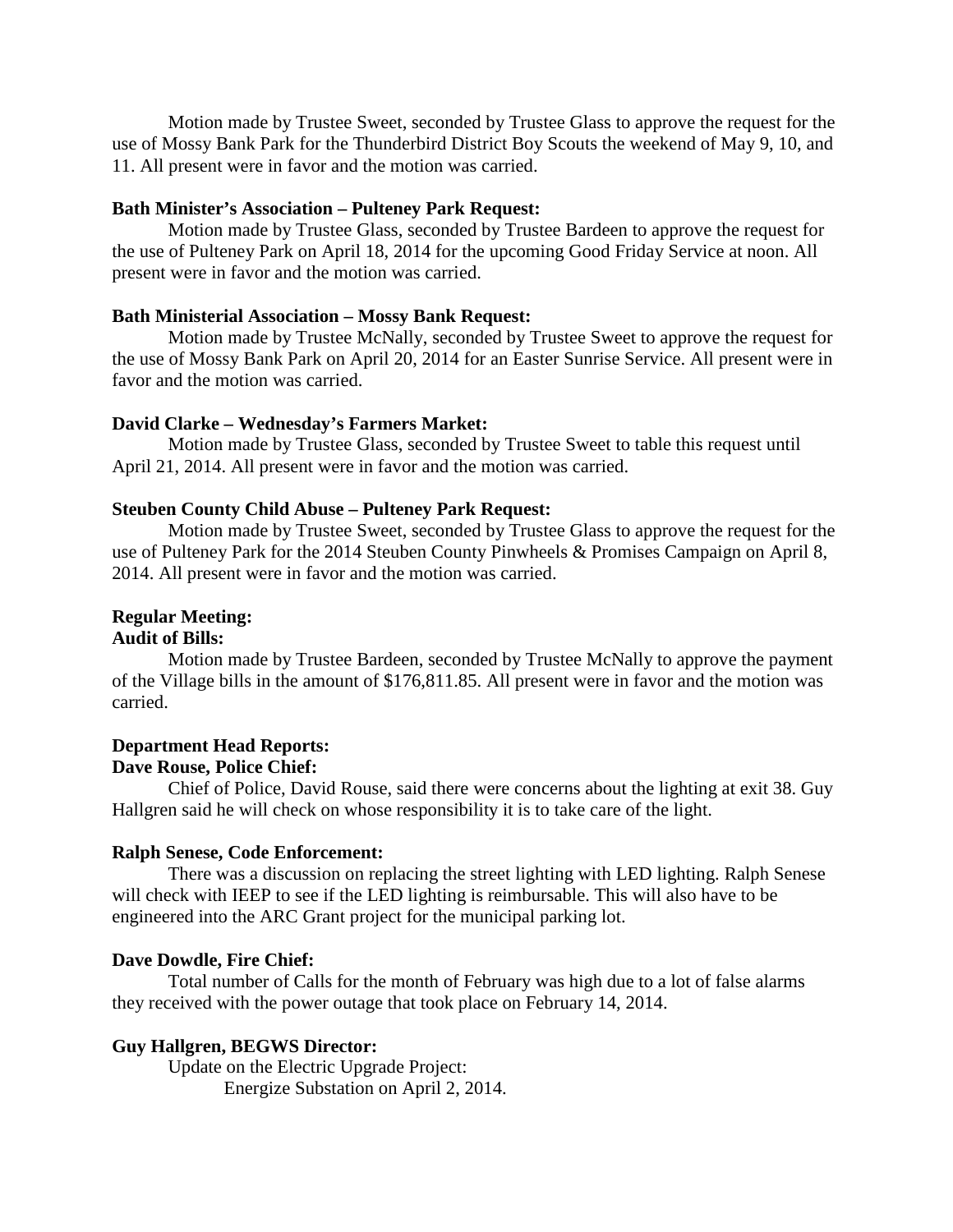Transition 125kW Loads to new Transformers on April 21, 2014. Convert Lines to 12kV from April 21, 2014 to May 1, 2014.

### **Jackie Shroyer, Clerk/Treasurer:**

Motion made by Trustee Glass, seconded by Trustee Bardeen to transfer \$89,499.00 to A5110.49 – Street – Blacktop from A5122.4 – Consolidated Highway Improvement to cover expenses for blacktop reimbursed by CHIPS Funding. All present were in favor and the motion was carried.

# **New Business:**

## **Refuse Bid Approval:**

Motion made by Trustee Bardeen, seconded by Trustee Sweet to award the contract for Refuse Disposal to URDA's Disposal for \$10,975.00. All present were in favor and the motion was carried.

## **ARC Bid Approval:**

Motion made by Trustee Glass, seconded by Trustee McNally to award the contract for Engineering Service for the ARC Grant to Labella Associates, D.P.C. for \$28,000.00. All present were in favor and the motion was carried.

## **Set Public Hearing Date on Code of Ethics:**

Motion made by Trustee Bardeen, seconded by Trustee Glass to set up a public hearing to amend local law number 4 of 2013 regarding the Village of Bath Code of Ethics on April 21, 2014 at 5:30 p.m. All present were in favor and the motion was carried.

# **Set Public Hearing Date on Sewer Use Charges for Campgrounds:**

Motion made by Trustee Glass, seconded by Trustee Sweet to set up a public hearing to amend local law number 1 of 1969 pertaining to the basis for charges of campgrounds on April 21, 2014 at 5:30 p.m. All present were in favor and the motion was carried.

## **Set Public Hearing Date on Historic Districts:**

Motion made by Trustee Sweet, seconded by Trustee Glass to set up a public hearing to amend local law number 4 of 2008 and local law number 2 of 2011 pertaining to the establishment of landmarks or historic districts in the Village of Bath on April 21, 2014 at 5:30 p.m. All present were in favor and the motion was carried.

# **Set Public Hearing Date on Budget:**

Motion made by Trustee Glass, seconded by Trustee Bardeen to set up a public hearing on the budget on April 1, 2014 at 5:00 p.m. All present were in favor and the motion was carried.

# **Harbridge Service Agreement Approval:**

Motion made by Trustee McNally, seconded by Trustee Sweet authorizing the Mayor to sign the Harbridge Service Agreement. All present were in favor and the motion was carried.

# **Accept Resignation of Part Time Police Officer:**